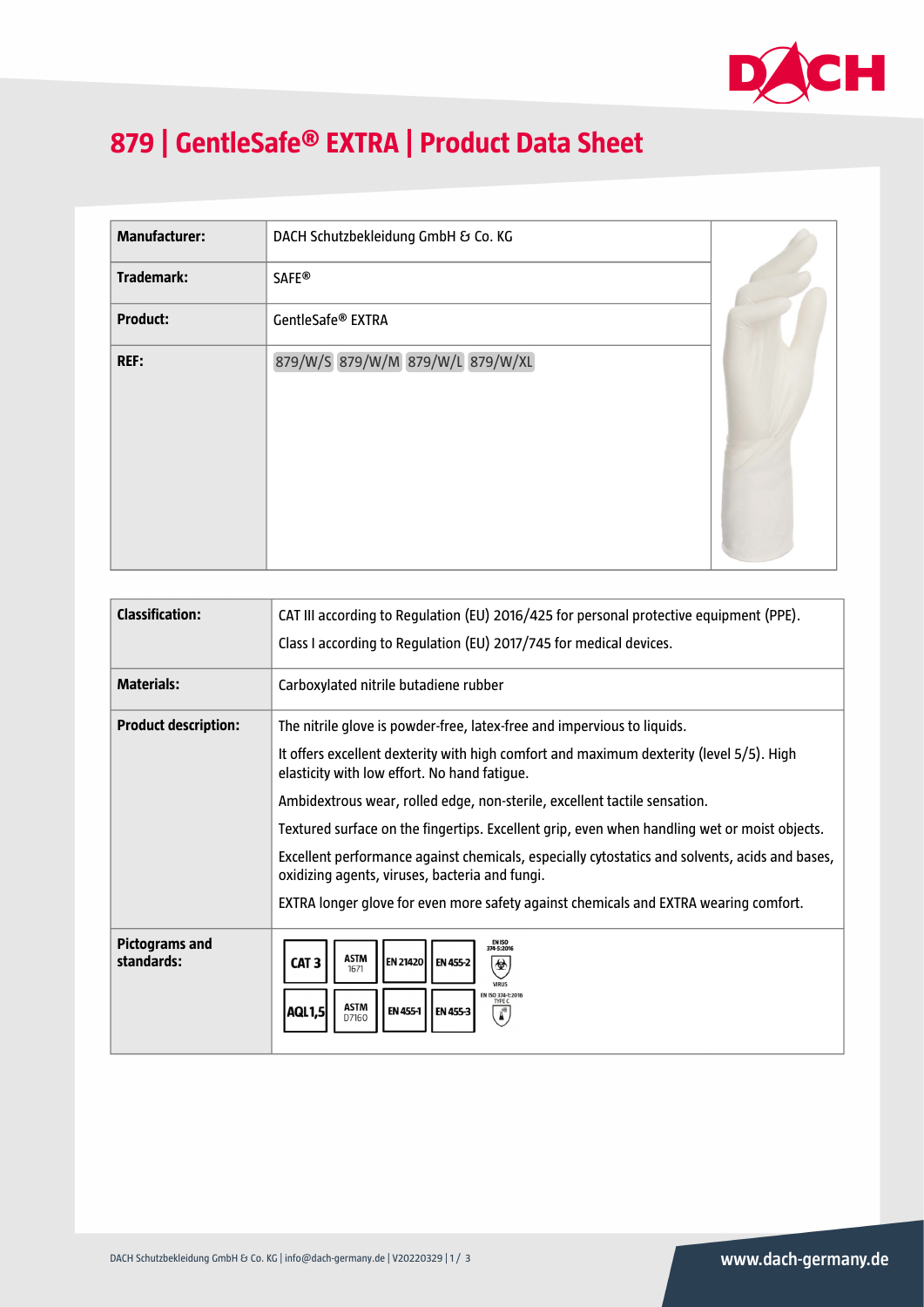

## **879 | GentleSafe® EXTRA | Product Data Sheet**

| <b>Other features:</b> |                                                                                                                            |
|------------------------|----------------------------------------------------------------------------------------------------------------------------|
|                        | No intolerance reactions: This product does not contain natural latex.                                                     |
|                        |                                                                                                                            |
|                        | Virus-tight according to ASTM 1671: Determination of the resistance of materials to the<br>penetration of viral pathogens. |
|                        | STERILE                                                                                                                    |
|                        | Non sterile.                                                                                                               |
| Length:                | min. 300 mm                                                                                                                |
| Width:                 | S: 85 +/- 5 mm; M: 96 +/- 5 mm; L: 107 +/- 5 mm; XL: 118 +/- 5 mm                                                          |
| Color:                 | White                                                                                                                      |

| Packaging and<br>variants:                             | <b>Quantity</b>                                                                                                                                             | <b>Packaging</b> |
|--------------------------------------------------------|-------------------------------------------------------------------------------------------------------------------------------------------------------------|------------------|
|                                                        | 100 pcs.                                                                                                                                                    | Dispenser box    |
|                                                        | 1000 pcs.                                                                                                                                                   | Shipping carton  |
| GTIN:                                                  | 879/W/S                                                                                                                                                     | 4049825006688    |
|                                                        | 879/W/M                                                                                                                                                     | 4049825006695    |
|                                                        | 879/W/L                                                                                                                                                     | 4049825006701    |
|                                                        | 879/W/XL                                                                                                                                                    | 4049825006718    |
| Limitation:<br>The gloves are designed for single use. |                                                                                                                                                             |                  |
|                                                        | The duration of protection in working use may differ from the breakthrough time determined<br>according to EN 374, as it depends on the working conditions. |                  |
| Storage:                                               | Store in a dry place without direct sunlight in the original packaging (see packaging).                                                                     |                  |
|                                                        | If the storage conditions are observed, the product has a storage life of 3 years (see labeling<br>on the product).                                         |                  |